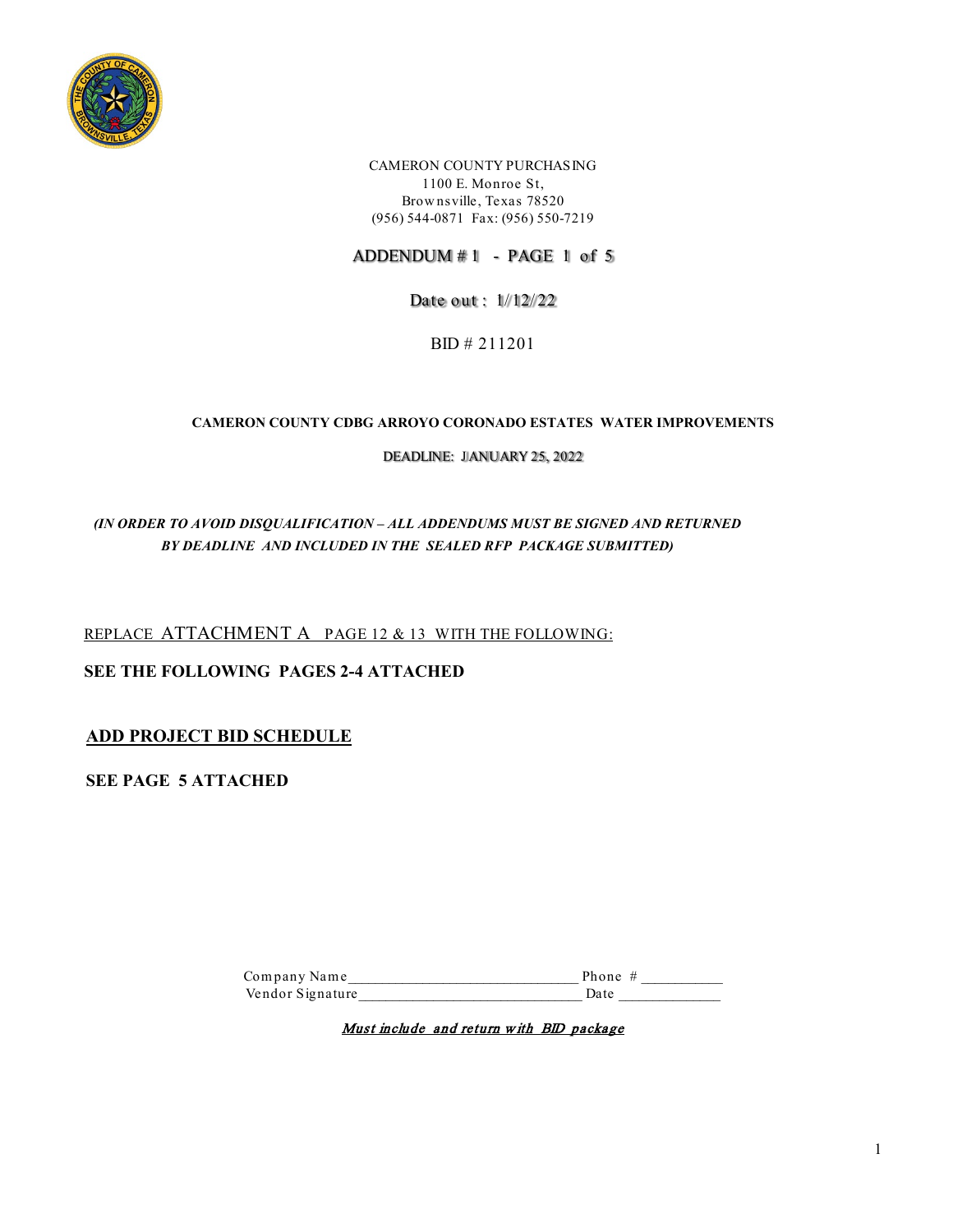### BID PROPOSAL FORM (GENERAL CONTRACT)

### **Attachment A**

| Project:  | Cameron County Arroyo Coronado Estates Water Improvements                                                                |
|-----------|--------------------------------------------------------------------------------------------------------------------------|
| Place:    | Cameron County Purchasing Department, 1100 E. Monroe Street 3 <sup>rd</sup> Floor,<br><b>Attention: Mrs. Dalia Loera</b> |
| Due Date: | <b>January 25, 2022</b>                                                                                                  |
| Time:     | Before 11:00 am                                                                                                          |

1. Pursuant to and in compliance with the Invitation to Bid and the proposed Contract Documents, prepared by Halff & Associates relating to the above referenced project, the undersigned, having become thoroughly familiar with the terms and conditions of the proposed Contract Documents and with local conditions affecting the performance and costs of the work at the place where the work is to be completed, and having fully inspected the site in all particulars, hereby proposes and agrees to fully perform the work within the time stated and in strict accordance with the proposed Contract Documents, and addenda, thereto, including furnishing of any and all labor and materials for all proposed improvements, for the following sum of money:

### A: BID:

All labor, materials, services and equipment, necessary for completion of the work shown on the drawings and described in the specifications. BIDDER agrees to perform all Work for which he contracts as described in the technical Specifications and as shown on the Plans, for the prices indicated on the following Bid Form.

| <b>BID</b><br><b>ITEM</b> | <b>ITEM</b>                                        | Quantity<br><b>Totals</b> | <b>UNITS</b> | <b>UNIT PRICE</b> | <b>TOTAL LINE</b><br><b>ITEM PRICE</b> |
|---------------------------|----------------------------------------------------|---------------------------|--------------|-------------------|----------------------------------------|
| $\mathbf{1}$              | Tie-in to Existing 8" Waterline (inc'l. fittings)  | 7                         | EA           | \$                | \$                                     |
| 2                         | Tie-in to Existing 4" Waterline (inc'l. fittings)  | 1                         | EA           | $\mathbb{S}$      | \$                                     |
| $\overline{3}$            | 4-Inch Class 160 PVC                               | 4200                      | LF           | $\mathbb{S}$      | \$                                     |
| $\overline{4}$            | 4" DR 21 Class 200 Certa-Lok Yellomine Pipe        | 160                       | $\rm LF$     | $\mathbb{S}$      | \$                                     |
| 5                         | 8" Steel Casing (Bored)                            | 160                       | LF           | $\$$              | \$                                     |
| 6                         | 4-Inch Bored PVC Pipe (Labor Only)                 | 160                       | $\rm LF$     | $\mathbb{S}$      | \$                                     |
| 7                         | 8" Gate Valve & Box                                | 14                        | EA           | $\mathbb{S}$      | \$                                     |
| 8                         | 4" Gate Valve & Box                                | 8                         | EA           | \$                | \$                                     |
| 9                         | Flush Hydrant & Assembly (incl.<br>fittings/valve) | $\overline{4}$            | EA           | \$                | \$                                     |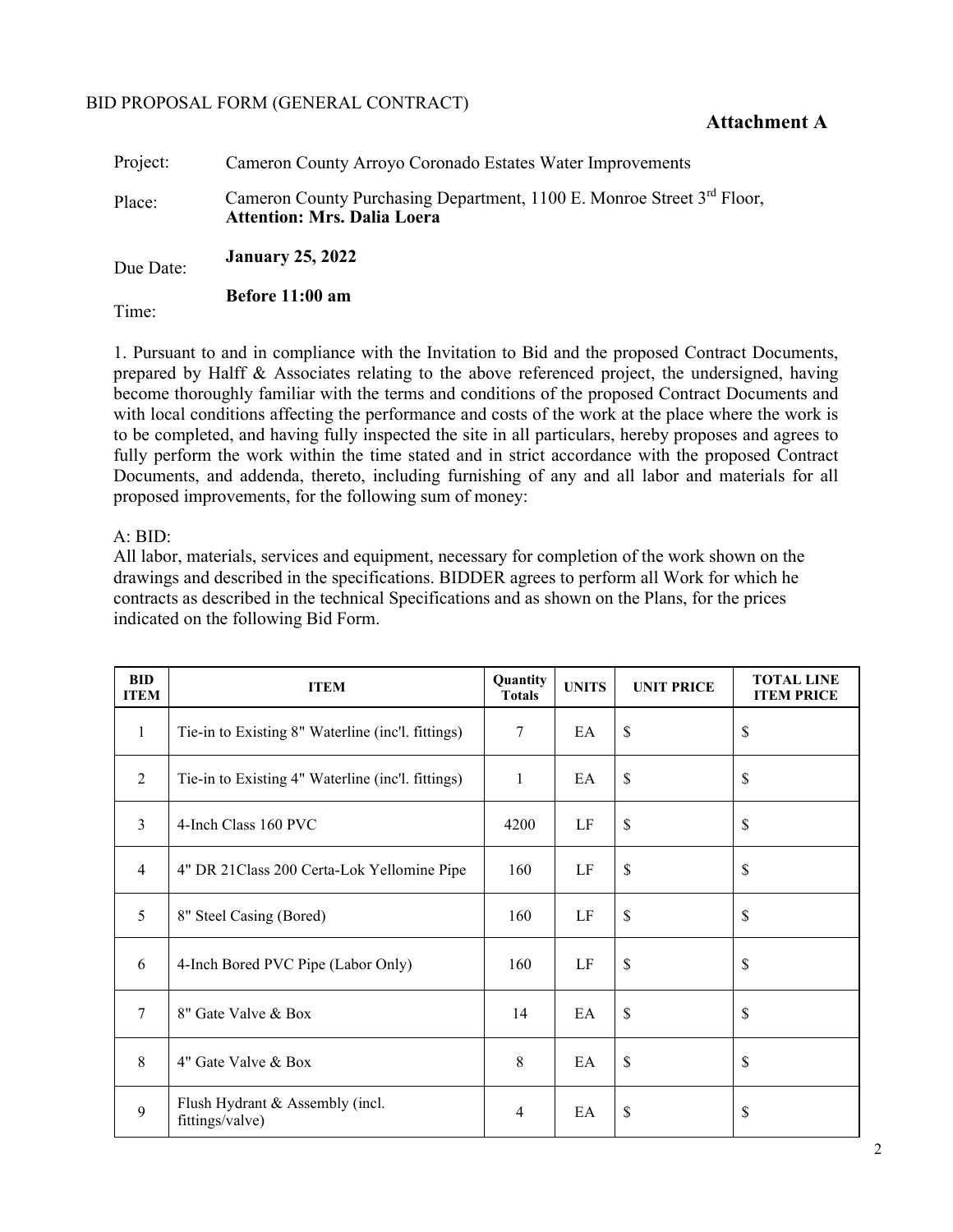| 10              | 1-Inch Sch. 40 PVC Water Service Yardline                     | 106              | EA | \$           | \$           |
|-----------------|---------------------------------------------------------------|------------------|----|--------------|--------------|
| 11              | Short-Single Water Service                                    | 72               | EA | \$           | \$           |
| 12              | Short-Double Water Service                                    | $\boldsymbol{0}$ | EA | $\mathbb{S}$ | \$           |
| 13              | Long-Single Water Service                                     | 46               | EA | $\mathbb{S}$ | \$           |
| 14              | Long-Double Water Service                                     | 16               | EA | $\mathbb{S}$ | \$           |
| 15              | Long- Dble. Bored Water Serv. (4" PVC<br>Casing)              | 8                | EA | \$           | \$           |
| 16              | 4" Steel Pipe (Sch. 40) Valve & Flush Hydr.<br>Marker         | 13               | EA | $\mathbb{S}$ | $\mathbb{S}$ |
| 17              | Regrade Roadside Ditch                                        | 4400             | LF | $\mathbb{S}$ | \$           |
| 18              | Replace Asphalt Driveway                                      | 266              | SY | $\mathbb{S}$ | \$           |
| 19              | Replace Concrete Driveway                                     | 35               | SY | $\mathbb{S}$ | \$           |
| 20              | Remove and Install Driveway Culverts                          | 42               | EA | \$           | \$           |
| 21              | SWPPP (Signed by Texas P.E.) (Inc'l.<br>Construction Erosion) | $\mathbf{1}$     | LS | \$           | \$           |
| <b>Subtotal</b> |                                                               |                  |    |              |              |

# **TOTAL** \$

# TOTAL BID AMOUNT (IN WORDS):

\_\_\_\_\_\_\_\_\_\_\_\_\_\_\_\_\_\_\_\_\_\_\_\_\_\_\_\_\_\_\_\_\_\_\_\_\_\_\_\_\_\_\_\_\_\_\_\_\_\_\_\_\_\_\_\_\_\_\_\_\_\_\_\_\_\_\_\_\_\_ DOLLARS

3. Project shall be completed by 120 days from date of Notice to Start. No time extension will be allowed.

<sup>2.</sup> If awarded this Contract the undersigned will execute a satisfactory Construction Contract, Performance Bond, Labor and Material Payment Bond and proof of insurance coverage, with the Owner for the entire work as per the Contract Documents within 5 days after notice of award. It is agreed that this proposal is subjected to the Owner's acceptance for a period of Thirty (30) days from the above date.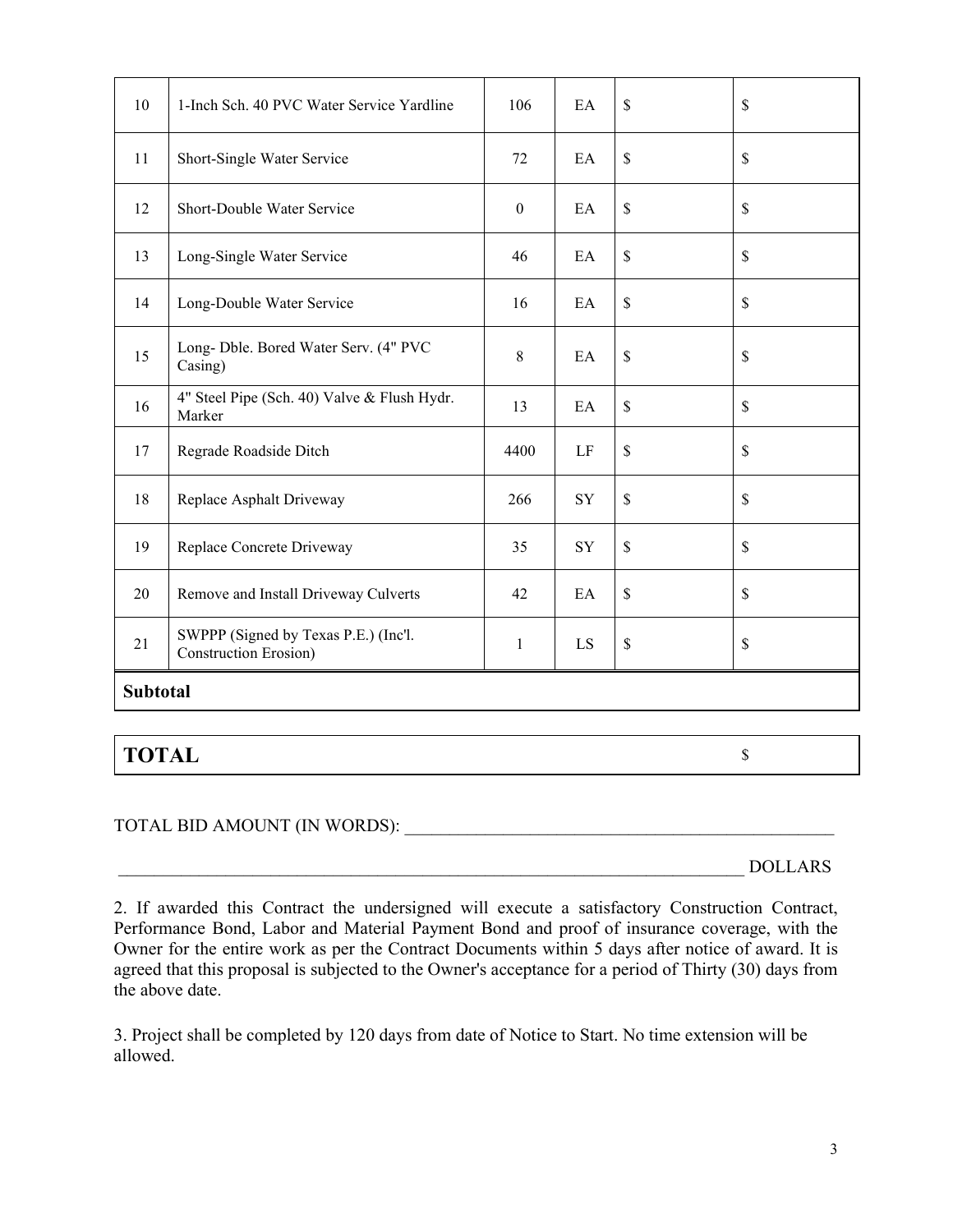4. Enclosed is a Certified Check or Bidders Bond in the amount of \$ compliance with the specification requirements. (5% of the highest amount bid).

The above check or Bidders Bond is to become the property of the Owner in the event the Construction Contract (when offered by the Owner) and the bonds and proof of insurance coverage are not executed within the time set forth above.

5. The undersigned agrees to the following:

- A. To furnish all materials as shown and specified in the plans and specifications.
- B. To start work 10 days after notice of award of contract.

6. The full amount of all allowances as specified in the General Requirements, Division 1, of the specifications, in the Base Proposal price shown.

7. Receipt is acknowledged of the following addendums:

| No. | Date: |
|-----|-------|
| No. | Date: |
| No. | Date: |
| No. | Date: |

8. Bidder agrees that the Owner has the right to accept or reject any or all bids and to waive all informalities.

### Respectfully submitted,

By: Signature

Title

Business Address

(Seal - if Bidder is a corporation)